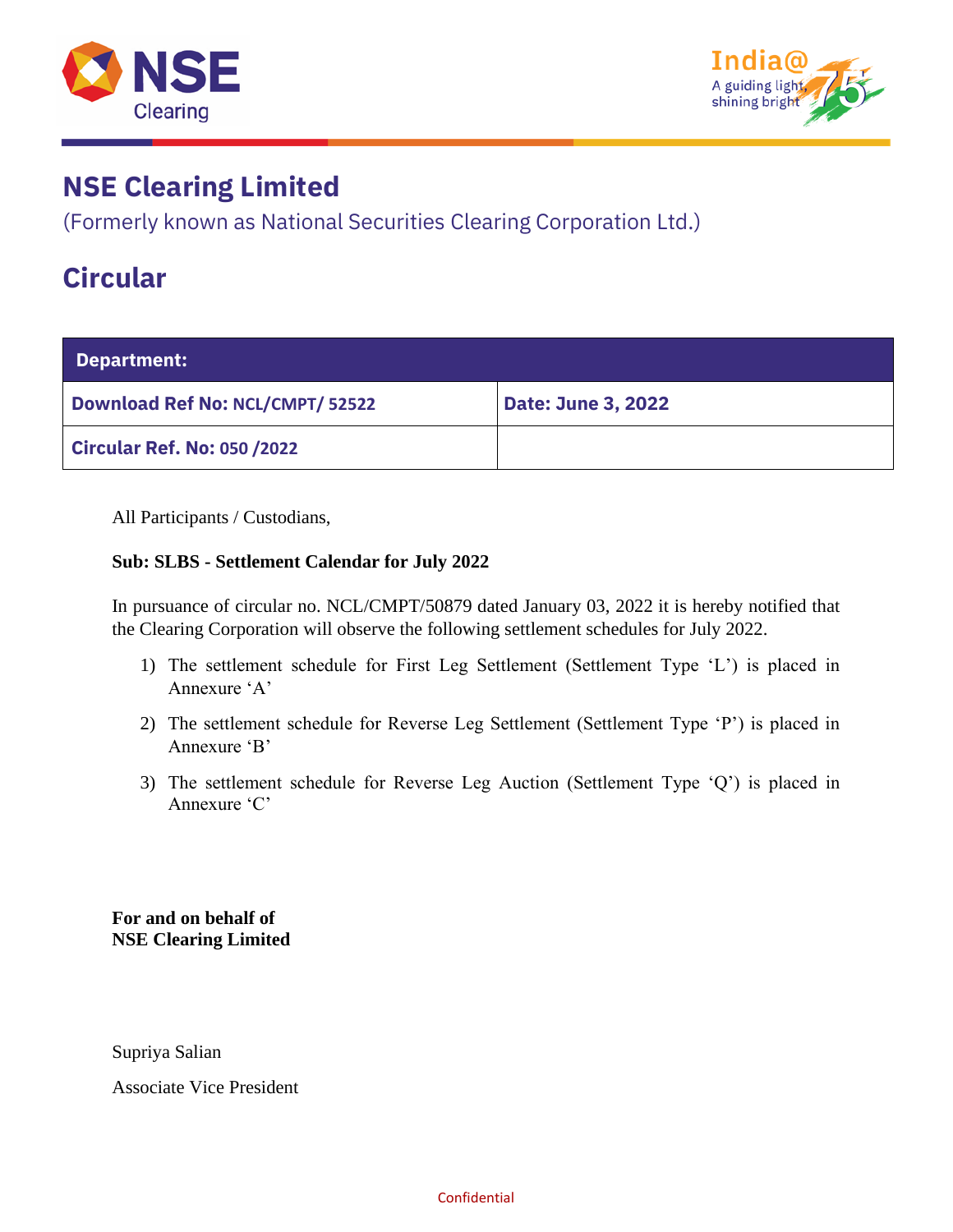



### (Formerly known as National Securities Clearing Corporation Ltd.)

| Annexure 'A'                       |                                    |                             |                                              |                                  |  |  |  |
|------------------------------------|------------------------------------|-----------------------------|----------------------------------------------|----------------------------------|--|--|--|
| SETTLEMENT CALENDAR SLBS FIRST LEG |                                    |                             |                                              |                                  |  |  |  |
| <b>Settlement Type</b>             | <b>Settlement</b><br><b>Number</b> | <b>Trade</b><br><b>Date</b> | <b>Custodial</b><br><b>Confirmation Date</b> | <b>Settlement</b><br><b>Date</b> |  |  |  |
| L                                  | 2022124                            | $01-Jul-22$                 | $01-Jul-22$                                  | 04-Jul-22                        |  |  |  |
| L                                  | 2022125                            | 04-Jul-22                   | 04-Jul-22                                    | 05-Jul-22                        |  |  |  |
| L                                  | 2022126                            | 05-Jul-22                   | 05-Jul-22                                    | 06-Jul-22                        |  |  |  |
| L                                  | 2022127                            | 06-Jul-22                   | 06-Jul-22                                    | 07-Jul-22                        |  |  |  |
| L                                  | 2022128                            | 07-Jul-22                   | 07-Jul-22                                    | 08-Jul-22                        |  |  |  |
| L                                  | 2022129                            | 08-Jul-22                   | 08-Jul-22                                    | $11-Jul-22$                      |  |  |  |
| L                                  | 2022130                            | $11-Jul-22$                 | $11-Jul-22$                                  | $12$ -Jul-22                     |  |  |  |
| L                                  | 2022131                            | 12-Jul-22                   | $12$ -Jul-22                                 | 13-Jul-22                        |  |  |  |
| L                                  | 2022132                            | 13-Jul-22                   | 13-Jul-22                                    | 14-Jul-22                        |  |  |  |
| L                                  | 2022133                            | 14-Jul-22                   | 14-Jul-22                                    | 15-Jul-22                        |  |  |  |
| L                                  | 2022134                            | 15-Jul-22                   | $15$ -Jul-22                                 | 18-Jul-22                        |  |  |  |
| L                                  | 2022135                            | 18-Jul-22                   | 18-Jul-22                                    | 19-Jul-22                        |  |  |  |
| L                                  | 2022136                            | 19-Jul-22                   | 19-Jul-22                                    | 20-Jul-22                        |  |  |  |
| L                                  | 2022137                            | 20-Jul-22                   | $20$ -Jul- $22$                              | $21-Jul-22$                      |  |  |  |
| L                                  | 2022138                            | $21-Jul-22$                 | $21$ -Jul-22                                 | 22-Jul-22                        |  |  |  |
| L                                  | 2022139                            | 22-Jul-22                   | 22-Jul-22                                    | 25-Jul-22                        |  |  |  |
| L                                  | 2022140                            | 25-Jul-22                   | 25-Jul-22                                    | 26-Jul-22                        |  |  |  |
| L                                  | 2022141                            | 26-Jul-22                   | 26-Jul-22                                    | 27-Jul-22                        |  |  |  |
| L                                  | 2022142                            | 27-Jul-22                   | 27-Jul-22                                    | 28-Jul-22                        |  |  |  |
| L                                  | 2022143                            | 28-Jul-22                   | 28-Jul-22                                    | 29-Jul-22                        |  |  |  |
| L                                  | 2022144                            | 29-Jul-22                   | 29-Jul-22                                    | 01-Aug-22                        |  |  |  |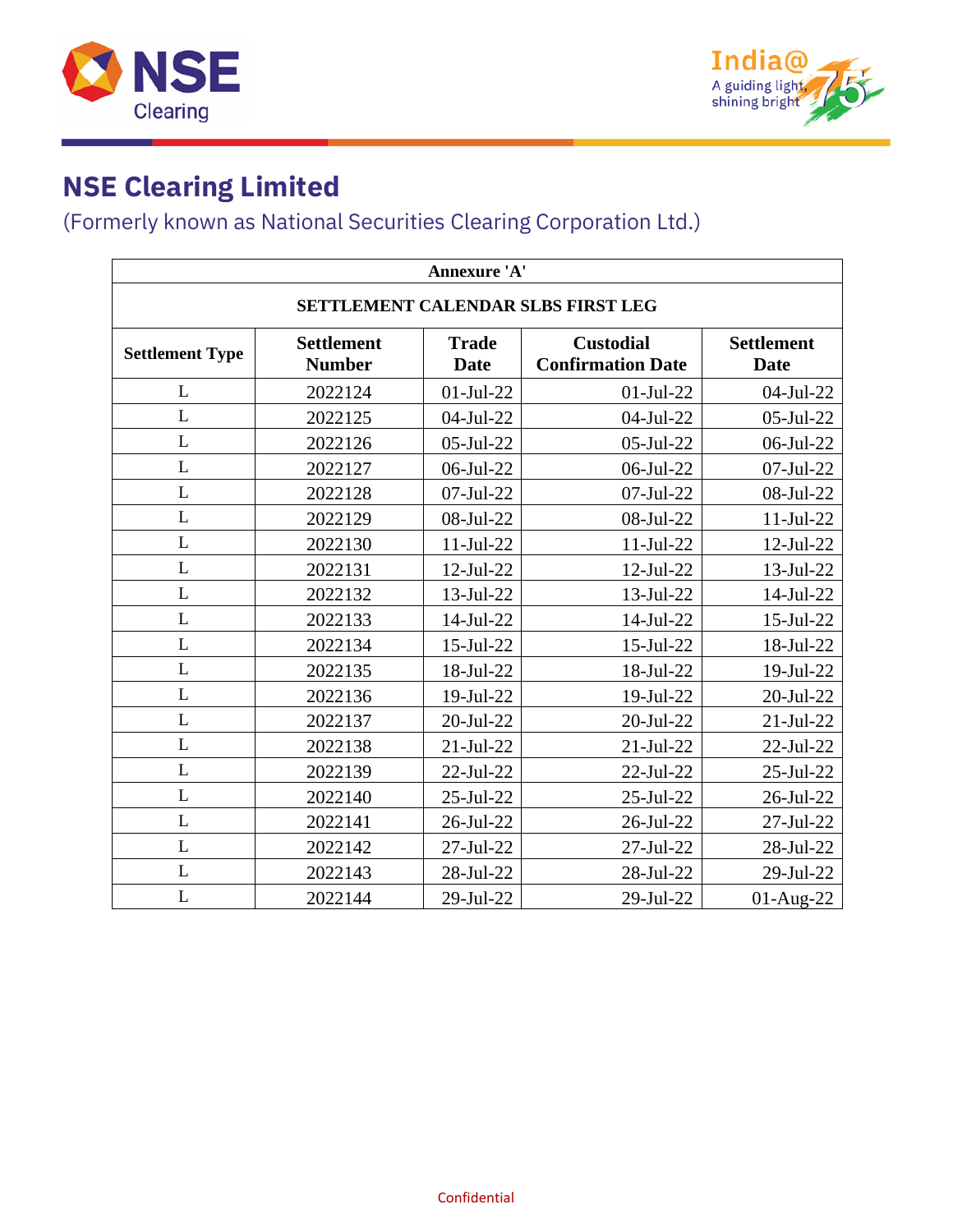



#### (Formerly known as National Securities Clearing Corporation Ltd.)

| <b>Annexure 'B'</b>                                                                                             |                                  |                          |                                    |  |  |  |
|-----------------------------------------------------------------------------------------------------------------|----------------------------------|--------------------------|------------------------------------|--|--|--|
| <b>Settlement Calendar SLBS Reverse Leg</b>                                                                     |                                  |                          |                                    |  |  |  |
| <b>Series</b>                                                                                                   | <b>Settlement</b><br><b>Type</b> | <b>Settlement Number</b> | <b>Reverse Leg Settlement Date</b> |  |  |  |
| $\overline{7}$                                                                                                  | $\mathbf{P}$                     | 2022507                  | 07-Jul-22                          |  |  |  |
| 8                                                                                                               | ${\bf P}$                        | 2022508                  | 04-Aug-22                          |  |  |  |
| 9                                                                                                               | ${\bf P}$                        | 2022509                  | 01-Sep-22                          |  |  |  |
| 10                                                                                                              | $\mathbf{P}$                     | 2022510                  | 06-Oct-22                          |  |  |  |
| 11                                                                                                              | $\mathbf{P}$                     | 2022511                  | 03-Nov-22                          |  |  |  |
| 12                                                                                                              | $\mathbf{P}$                     | 2022512                  | 01-Dec-22                          |  |  |  |
|                                                                                                                 | $\mathbf{P}$                     | 2023501                  | $05$ -Jan-23                       |  |  |  |
| $\overline{2}$                                                                                                  | $\mathbf{P}$                     | 2023502                  | 02-Feb-23                          |  |  |  |
| $\overline{3}$                                                                                                  | ${\bf P}$                        | 2023503                  | 02-Mar-23                          |  |  |  |
| $\overline{4}$                                                                                                  | ${\bf P}$                        | 2023504                  | 06-Apr-23                          |  |  |  |
| 5                                                                                                               | ${\bf P}$                        | 2023505                  | 04-May-23                          |  |  |  |
| 6                                                                                                               | $\mathbf{P}$                     | 2023506                  | $01$ -Jun-23                       |  |  |  |
| 7                                                                                                               | $\mathbf P$                      | 2023507                  | 06-Jul-23                          |  |  |  |
| *7 Series expiring on 06-Jul-23 will be available from 08-Jul-22, after expiry of current 7 series on 07-Jul-22 |                                  |                          |                                    |  |  |  |

Confidential